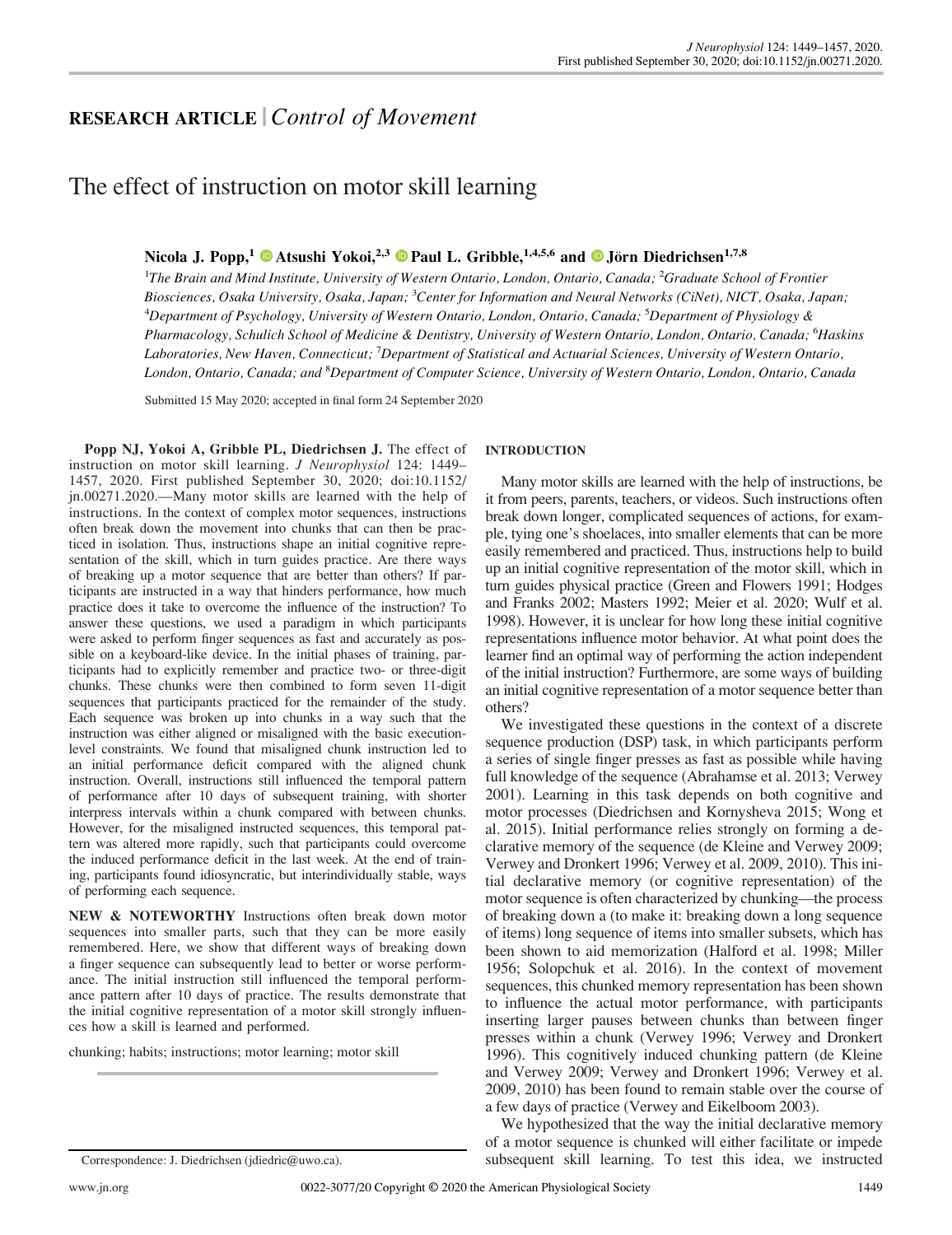## 1450 THE EFFECT OF INSTRUCTION ON MOTOR SKILL LEARNING

participants to memorize long sequences of finger presses by first practicing smaller two- to three-digit "chunks" on an isometric keyboard-like device. Participants were then trained on the seven 11-digit sequences that were made up of the two- to three-digit chunks that they had learned before. Each sequence was subdivided and instructed in two different ways: in a counterbalanced within-subject design, half of the sequences for each participant were instructed using an aligned chunking structure, in which the boundaries between chunks were aligned with finger transitions that were difficult to execute. These transitions constituted natural breaking points, and we hypothesized that the participants should be able to use the time needed to execute these transitions to recall the next chunk. In addition, we kept easy finger transitions, such as runs (e.g., 123), together within a chunk, enabling participants to execute these quickly. The other half of the sequences were instructed using a misaligned chunking structure, in which these easy finger transitions were artificially broken up by chunk boundaries, and difficult transitions were kept within a chunk. We hypothesize that sequences that were learned under a misaligned structure would be executed more slowly. After the instruction phase, participants practiced the sequences over the course of 3 wk, allowing us to investigate the influence of the initial instruction on subsequent motor skill learning.

Specifically, we investigated three questions: first, do the initial chunk instructions lead to stable movement patterns that persist over 3 wk of training? Second, can different chunk instructions on the exact same sequence lead to movement patterns that are superior or inferior in terms of performance? We hypothesized that sequences learned using the misaligned instruction would be performed slower compared with sequences learned with the aligned instruction. Third, if we can induce deficits in performance using suboptimal chunk instructions, for how long are these maladaptive patterns maintained?

#### METHODS

### Participants

In total, 40 participants who reported no neurological conditions were recruited for the study (30 females; age: 19–33). Thirty-two of them were randomly assigned to learn the sequences with one of the two chunk sets (Fig. 1). Eight additional participants were recruited as a control group that did not receive any chunk instructions. All participants were right-handed based on the Edinburgh Handedness Inventory and completed informed consent. On average, participants had received 4.68 (±5.55) years of musical training, with 55% reported having more than 6 mo of experience playing the piano. Although participants with piano experience performed the sequences faster than participants with no experience and the number of practice years correlated with execution speed (movement time, MT), the number of participants' prior musical experience did not have a qualitative influence on participants' chunking behavior. The study protocol was approved by the ethics board of the University of Western Ontario.

#### Apparatus

A custom-built five-finger keyboard was used (Fig. 1A). The keys were not depressible but were equipped with a force transducer (FSG-15N1A, Sensing and Control, Honeywell) underneath each key that measured participants' isometric force production with a repeatability of <0.02 N and a dynamic range of 16 N (Wiestler and Diedrichsen 2013; Wiestler et al. 2014; Yokoi et al. 2017). The measured force at each key was digitally sampled at 200 Hz.



Fig. 1. Apparatus and two-finger transition execution speed. A: isometric keyboard-like device. Each key was associated with a number (these numbers were not shown to the participants but verbally explained). B: data from the independent baseline study in which participants performed all possible combinations of two-digit transitions. Matrix indicates the median interpress interval (IPI) to produce the transition between pairs of keypresses. Indicated values are means over  $n = 7$  participants.

#### Discrete Sequence Production Task

We used a discrete sequence production (DSP) task in which participants executed sequences of 2, 3, or 11 keypresses as fast as possible while keeping their error rate under 15%. Each finger was associated with a number (thumb = 1, index = 2, middle = 3, ring = 4, and pinky = 5; Fig. 1A). Each trial started with the visual presentation of the sequence to be executed and was completed once the participants pressed the amount of presented numbers.

A keypress was registered when the measured force first exceeded 1.5 N. A key release was marked when the force measured at the same key first fell below 1 N. The magnitude of the force applied to each key was represented by five lines on an LCD monitor, with the height of the line representing the force at the corresponding key. No pause between presses was required, and thus, some coarticulation between fingers emerged with faster execution. However, to prevent participants from pressing several keys at once, the previously pressed key had to be released before a new key could be registered as pressed.

Immediately after the keypress threshold was reached, participants received visual and auditory feedback. If the correct key was pressed, the color of the corresponding digit changed from white to green and a sound was presented (same sound for each key). If the incorrect key was pressed, the cue turned red and a lower-pitch sound was presented.

After each trial, participants received points based on their accuracy (whether all presses in the sequence were correct) and movement time (MT; the time between the first keypress and last key release). Correct sequences that were performed faster than the MT threshold were rewarded with 1 point. MTs that were 20% faster than the threshold were rewarded with 3 points. Incorrect presses or MTs exceeding the threshold resulted in 0 points. At the end of each block, participants received feedback on their error rate, median MT, points obtained during the block, and total points obtained during the session. To motivate participants to continue to improve their performance, we adjusted the MT threshold by lowering it by 500 ms after each block in which the participants performed with an error rate of 15% or lower and had a median MT faster than the current threshold. This manipulation resulted in a stable overall error rate of  $14.6\%$  (SD = 2.6%). In 27% of the trials, participants received 1 point, and in 34% of the trials, they received 3 points.

#### Baseline Study for Measuring Execution-Level Constraints

One of the aims of the study was to design specific ways of chunking a sequence that would induce either better or worse performance. We hypothesized that it would be advantageous to have chunk boundaries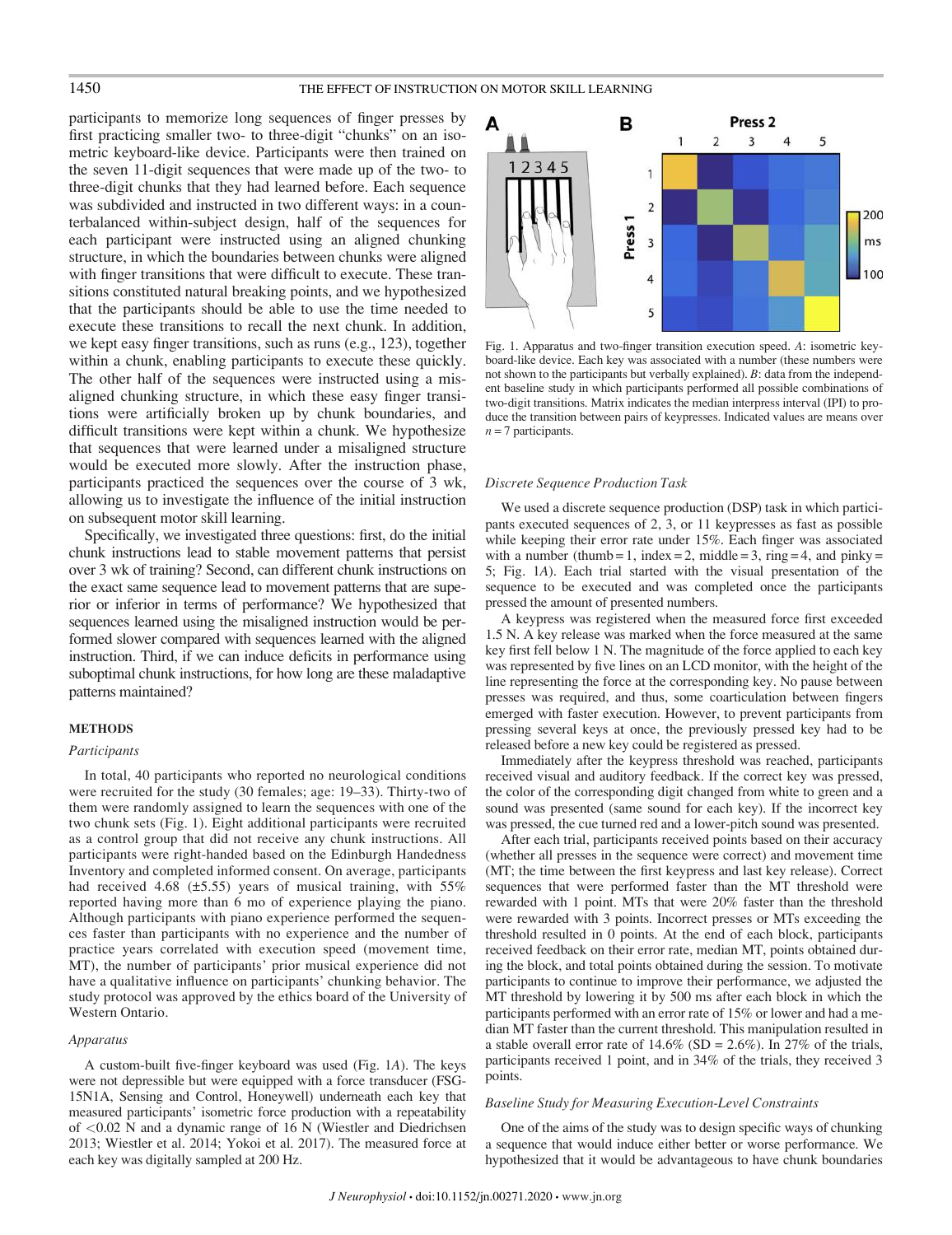fall on transitions between fingers that are, based on execution-level constraints, executed slowly. We define execution-level constraints as factors arising from the neural control of movement, biomechanics, and characteristics of the keyboard device, independent of cognitive factors. To determine these constraints on finger transition speed, i.e., how fast participants can naturally execute each of the 25 possible two-finger transitions (e.g., 12, 13, 25), we recruited seven participants (five females,  $\text{age} = 21-27$ ) for a 3-day study. None of the participants in this experiment participated in the later main experiment. Participants executed all possible two-finger transitions (e.g., 25) and three-finger transitions (e.g., 125), each eight times per day. Each sequence was presented twice in a row. Each day, participants completed eight blocks with 150 trials each. The setup, task, and feedback were the same as in the main experiment.

Because participants only had to plan and execute two or three finger presses, we assumed that cognitive constraints, chunking, or planning processes should not have limited performance. Thus, the average speed of these transitions can be taken as a characterization of the execution-level constraints of our specific task. The data from the two-finger transitions revealed a clear pattern (Fig. 1B), in which transitions between adjacent fingers (e.g., 12, 23, 32) could be executed on average 68.5 ms faster than finger repetitions (e.g., 55, 33, 22). We tested this difference by comparing the average speed of adjacent finger presses with the average speed of repetitions with a paired t test  $[t(6) = 13.965]$ ,  $P = 8.404$  e-06; Fig. 1B]. To press the same finger twice, the force applied to the key had to first exceed the press threshold, then go below the release threshold and then cross the press threshold again. This rapid alternation of forces takes time to produce. In contrast, for two adjacent fingers, the second finger press can be initiated (have already reached the press threshold but have not yet been registered) before the previous finger is released, making it easier to rapidly produce this force pattern.

The overall  $5 \times 5$  pattern of interpress intervals (IPIs) was stable across participants (average correlation  $r = 0.689$ ) and days ( $r = 0.894$ ), even though participants improved their overall speed from 157 ms on the first day to 114 ms on the third day. The same pattern was also apparent for the three-finger transition data. If we broke up the threefinger transitions into the constituent IPIs, the average pattern correlated with the two-finger transition data with  $r = 0.913$ .

### Experimental Design

To experimentally impose a particular way of chunking, we instructed participants in the experimental group to memorize and perform a set of two to three keypress chunks (Fig. 2A). These chunks were later combined to form the training sequences (Fig. 2B). Our goal was to impose beneficial or detrimental motor patterns on participants' performance. For this, we used the finding from the execution-level constraint baseline study that finger repetitions are performed slower than presses of adjacent fingers. We designed sequences such that they would include both fast transitions (runs, e.g., 123—three-digit transition with two adjacent finger transitions that are either descending or ascending) and slow finger repetitions (e.g., 113). In the "aligned" chunk structure, we inserted chunk boundaries such that they fell on difficult finger transitions, which were executed slowly. We hypothesized that participants could use the time required to perform these difficult finger transitions to recall the next chunk, which should benefit the overall performance. In this chunk structure, the three-digit "runs" (i.e., 123) were also kept intact within a chunk. We predicted that learning the sequence using this chunk structure would be beneficial to performance speed (Fig. 2C). In the misaligned chunk structure, we placed chunk boundaries in a way that divided up fast finger transitions such as runs (e.g., 123), thereby breaking up parts of the sequence that could otherwise be performed very quickly. Adding chunk boundaries at easy finger transitions should lead to slower performance because these finger transitions now have to be used to recall the next chunk (which takes longer than executing the easy finger transitions). We hypothesized that this would hinder overall performance (Fig. 2C). All participants practiced the same seven sequences (Fig. 2B). Half of the participants in the experimental group were instructed with the aligned chunk structure for the first three sequences and the misaligned chunk structure for the next three sequences (Fig. 2D). For the other half of the participants, the assignment of sequences to aligned and misaligned was reversed. The last sequence (#) was neither misaligned nor aligned under the two chunk structures but was added to ensure that each chunk occurred in at least two different sequences. The counterbalanced design (Fig. 2D) allowed us to draw strong inferences about whether participants' performance was dictated by execution demands (which were identical across participants) or whether it was affected by the chunk structure imposed during the chunk instruction phase (which was different between the two chunk sets). We also included a control group that did not receive any explicit chunk instruction.

Every participant completed 15 training sessions in total (Fig. 2E): one session per day across a 3-wk period. Each session lasted  $\sim$ 1 h, excluding the two initial sessions and the last session that each took 2 h. Participants completed at least 10 blocks of 28 trials per training day. Each block comprised four repetitions of each of the seven sequences.

Days 1–4: chunk instruction and initial sequence learning. For the experimental group, participants were pretrained on one of the two chunk sets on the first day of training (Fig. 2A). Each chunk was associated with a letter of the alphabet (A–K). Participants were explicitly told to learn this association. Each chunk was practiced twice in succession. In the first trial of each pair, the numbers corresponding to the finger presses were shown together with the letter indicating the chunk. In the second trial, the numbers were replaced with stars, such that the participants had to recall the presses solely based on the letter. This trial order was reversed on every second block, such that participants had to first try to recall the sequence with the help of the letter, and then were shown both the letter and the numbers in the second trial. To ensure that participants had memorized the chunks, we added recall blocks at the end of *days 1* and 2. At the end of the first and the second day, participants were asked to recall and type out the numbers corresponding to the presented letters as quickly and as accurately as possible (letters were randomly presented). At the end of *day* 2, participants could reliably produce the chunks from memory with an average accuracy of 92.7%.

On day 2, the experimental participants trained on the seven 11-press sequences. Each sequence was associated with a symbol (e.g., \$; Fig. 2B). Each symbol was presented twice in succession, and participants had to perform the sequences from memory using the symbol cue on one trial or with the help of the chunk letters on the next trial. We tested participants' sequence knowledge with a recall block at the end of *days* 2–4. The first two participants did not perform the recall blocks. At the end of *day* 4, participants were able to recall all sequences from memory using the sequence cues with an accuracy of 93.1%.

In contrast, the control group did not receive any chunk training but instead trained directly on the seven 11-press sequences. On  $day 1$ , they were presented with the 11 digits corresponding to the 11-press sequences. We matched the amount of training across groups by ensuring that all participants were required to produce the same overall number of finger presses. On  $day \, 1$ , the control participants were not aware that they would have to memorize the sequences later on. On  $days\,2-4$ , they were instructed to memorize the sequences using the same symbolic sequence cues as the experimental groups, and their memory was tested using recall blocks at the end of each day  $\langle day \, 4 = 90.2\%$  accuracy). The rest of the experimental design was identical for all groups.

Days 5–10: optimization—memory recall. On days 5–10, both experimental and control participants practiced exclusively on the 11 press sequences using the symbolic cues. Chunks were no longer cued. Each sequence cue was presented twice in succession, and participants had to recall the sequence from memory on both trials.

Days 11–14: optimization—memory recall or cued presentation. On the last 4 days of training, half of the experimental participants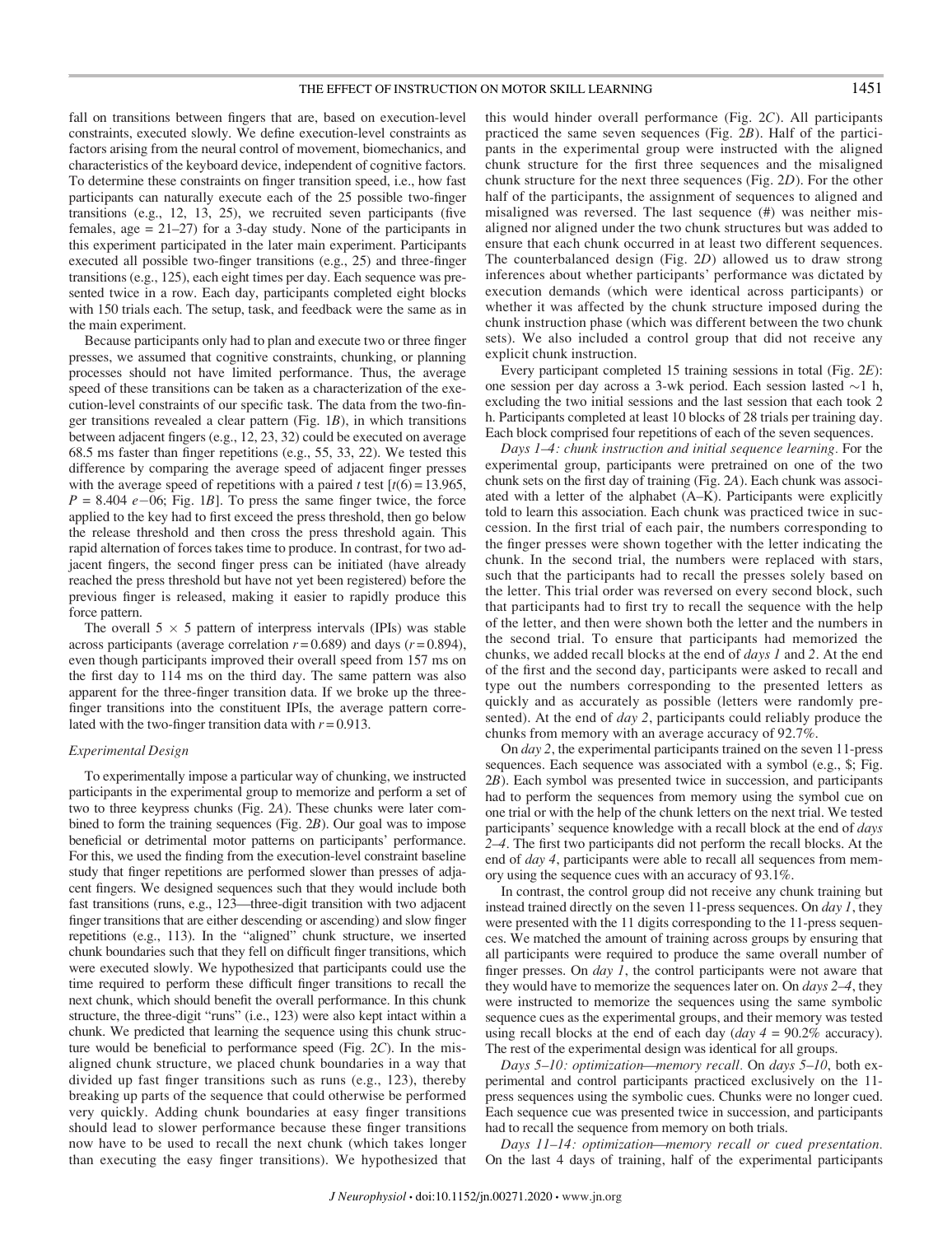## 1452 THE EFFECT OF INSTRUCTION ON MOTOR SKILL LEARNING

Fig. 2. Experimental design. A: each participant learned 11 chunks associated with the chunk cues  $(A-K)$  from one of the chunk sets. B: the seven 11-digit sequences that participants trained on. The vertical lines (not shown to the participants) indicate the chunk boundaries induced in training through the chunk set. Sequences were trained with an aligned (red) or misaligned (blue) chunk structure. C: example sequence containing a three-digit run and two-digit repetitions. In the aligned structure, the chunk boundaries fell between repetitions, in the misaligned structure the chunk boundary broke up the run. D: we counterbalanced across participants which sequences were practiced with which chunk structures. An additional control group was added who did not receive any chunk instruction. E: experimental timeline depicting the training at each stage. In the instruction phase, participants memorized chunks and sequences. In the optimization phase, participants trained to perform these sequences as fast as possible from memory. In the last week of training, half of the participants were directly cued with the sequence, whereas the others performed the sequences from memory.



performed the sequences from memory (as on *days*  $5-10$ ), whereas for the other half and for the control participants, we removed the symbolic sequence cue and instead visually presented participants with the complete set of 11 digits that corresponded to the sequences (Fig. 2E).

### Statistical Analysis

We recorded and analyzed the force measured at each key. For each trial, we calculated movement time (MT, time between the first press and last release) and interpress intervals (IPIs; time between force peaks of two consecutive presses). All analyses were performed using custom-written code in MATLAB (The MathWorks) and the dataframe toolbox ([github.com/jdiedrichsen/dataframe\)](http://github.com/jdiedrichsen/dataframe). We excluded from our analyses the trials that contained one or more incorrect presses, as well as trials with an MT or a press with an IPI 3 SDs above the mean calculated across all days and participants.

For the correlation analysis in Fig. 5, we split the data for each day, subject, and sequence in half (first vs. second half of each day) and calculated correlations of all possible pairs. We Fisher z-transformed the correlations before averaging and performing statistical tests. For plotting the correlations, we then inverse Fisher z-transformed the values.

The data were analyzed using mixed-effects analysis of variance (mixed ANOVA), Pearson's correlation, and paired and one-sample t tests. All *t* tests were two-sided unless specified otherwise. A probability threshold of  $P < 0.05$  for the rejection of the null hypothesis was used for all statistical tests.

## **RESULTS**

Over 15 days we trained 32 participants to produce sequences of 11 isometric keypresses from memory on a keyboard-like device. Participants were rewarded with points for executing sequences as fast as possible while keeping the proportion of incorrect keypresses in each block of trials below 15%. We maintained the participants' motivation by gradually decreasing the movement time (MT) threshold at which they received points.

We manipulated how participants memorized the sequences by splitting the sequences into several chunks, each composed of two to three keypresses. The aim was to test whether the different ways of chunking (hereafter "chunk structures") imposed through the chunk training in the instruction phase (METHODS; Fig. 2B) would affect performance optimization in the subsequent 2 wk of training. Each sequence could be chunked in an aligned or misaligned fashion, predicted to lead to beneficial or detrimental performance, respectively (METHODS; Fig. 2C). All participants practiced the same seven sequences but differed in the chunking instructions they received for each sequence.

## Chunk Instruction Induces a Stable Movement Pattern

To assess whether the imposed chunk structures influenced participants' motor behavior, we examined interpress time intervals (IPIs). An increased IPI is commonly taken as a sign of a chunk boundary, as the cognitive processes (memory recall, action selection) involved in switching from one chunk to another require additional time (Verwey 1999; Verwey et al. 2010). Hence, we would expect our participants to exhibit shorter IPIs between keypresses that belonged to a chunk imposed during day 1 (within-chunk IPIs) and larger IPIs for the boundaries between chunks (between-chunks IPIs). For this analysis, we pooled the data from all sequences irrespective of instruction (misaligned vs. aligned). We indeed found significantly longer between-chunks IPIs compared with within-chunk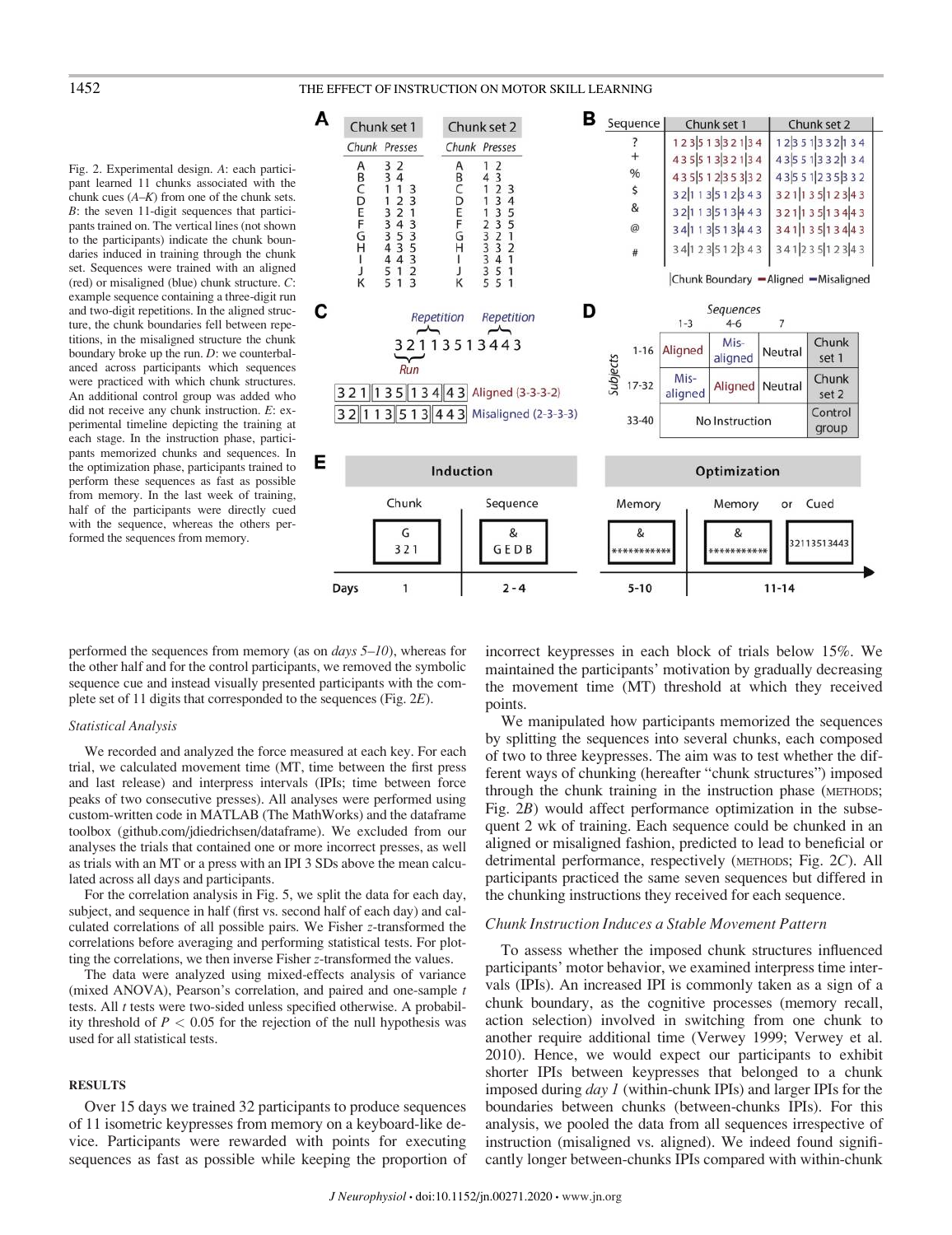

Fig. 3. Within- versus between-chunks interpress intervals (IPIs). A: time course of IPIs that were within an instructed chunk (dashed line) or on the boundary between chunks (solid line). \*Significant differences between average within- and between-chunks IPIs in the corresponding week (separated by dashed lines). Shaded area denotes between-subjects standard error. B: difference of betweenchunks and within-chunk IPIs in the last week of training, split by whether participants had to recall the sequences from memory or were cued with the sequence numbers. Violin plots indicate distribution of individual participants, and white circles indicate means.

IPIs in the first few days of training [Fig. 3A: days 2–4: t  $(31) = 7.728$ ,  $P = 5.098$   $e-09$ ], suggesting that our manipulation was successful in inducing a temporally specific pattern of keypresses.

In the optimization phase, we ceased to cue sequences using the alphabetic letters associated with the chunks. Instead, participants were asked to recall the entire 11-keypress sequences from memory in response to symbolic sequence cues (e.g., "\$"). Across days 5–10, the within-chunk and between-chunks IPIs were still significantly different from each other  $[t(31) = 7.165]$ ,  $P = 2.351 e - 08$ ; Fig. 3A]. This difference cannot be attributed to differences in performance difficulty of the finger transitions, as the within-chunk IPIs for one half of the participants were the between-chunks IPIs for the other half and vice versa (Fig. 2B). IPIs that were within-chunk for all participants (e.g., the first and last IPI of a sequence) were excluded from this analysis.

In the last 4 days of training, we tested whether the slower IPIs at chunk boundaries were because of the fact that the sequences needed to be recalled from memory. Half of the participants continued to perform the sequences from memory, whereas the other half were cued using the numbers that indicated the necessary keypresses (Fig. 2E), therefore removing any memory recall demands. Both the memory  $\lceil t(15) = 4.865$ ,  $P = 2.059 e - 04$ ; Fig. 3B] and the cued subgroup  $[t(15) = 3.403]$ ,  $P = 0.004$ ] showed a significant difference between the withinchunk and between-chunks IPIs. There was no reliable difference between the two subgroups in this effect  $[t(30) = -0.749]$ ,  $P = 0.460$ . Thus, removing the requirement for memory recall did not abolish chunking. Because none of the subsequent analyses showed any significant difference between the two subgroups, we will report their combined results for the remainder of the article.

## Misaligned Chunk Structure Impairs Performance

We then asked whether the two types of chunk instructions that were used for each sequence (counterbalanced across participants) would lead to measurable differences in performance. We designed chunk structures that were either aligned or misaligned with the basic execution-level constraints (see METHODS) and predicted that these structures would either improve or impede performance. Each experimental participant learned three of the seven sequences with a misaligned chunk structure and three sequences with an aligned chunk structure, with the assignment counterbalanced across participants (Fig.

2D). Therefore, all participants practiced the same seven sequences but differed in which chunk instructions they received. This counterbalanced design allowed us to compare execution speed between aligned and misaligned sequences within each participant.

To test our prediction that training with the misaligned chunk structure would lead to poorer performance, we measured participants' movement time (MT) by estimating the time between the first finger press and the last finger release. For each participant, we then calculated the difference in average speed between the aligned and the misaligned instructed sequences. As predicted, in the instruction phase, sequences instructed with the misaligned chunk structure were performed slower than the sequences instructed with the aligned chunk structure (Fig. 4A) [one-sample  $t$  test:  $t$  $(31) = 2.693$ ,  $P = 0.006$ . Hence, we were able to manipulate not only how participants performed a sequence but also how well they could perform it.

Next, we wanted to examine what factors influenced the difference in speed we observed. To determine how beneficial it was to have a finger run (3 adjacent presses in either descending or ascending order, e.g., 123) preserved within a chunk, rather than separated by a chunk boundary, we selected all IPIs that could be either within or between a chunk (excluding the IPIs that were within-chunk for both aligned and misaligned structures). For the within-chunk IPIs, we compared the average IPI for transitions that occurred in a run (e.g., between 1 & 2 and 2 & 3) with the average IPI for transitions outside of a run (e.g., 2  $\&$  4 or 5  $\&$  1). This gives us an idea of how beneficial it is for a finger run to be present within a chunk compared with when there is no run present. We then compared this measurement to how advantageous a run is when it is separated by a chunk boundary. In other words, we compared the advantage of having a finger run within a chunk to having a finger run that is distributed across chunks. We found a significant advantage of 28.6 ms [SD = 44.6; one-sided t test:  $t(31) = 3.624$ ,  $P = 5.137 e-4$ ]. Similarly, we calculated the cost of a finger repetition within a chunk, as compared with the cost of a finger repetition between chunks, and found an average difference of 16 ms  $(SD = 68.1)$ , a nonsignificant difference [one-sided t test:  $t(31) = 1.331$ ,  $P =$ 0.097]. An additional factor that influenced participants' speed was whether the two-digit chunk was placed in the beginning (misaligned) or the end (aligned) of the sequence. We evaluated this factor by averaging the second and second-to-last IPI in each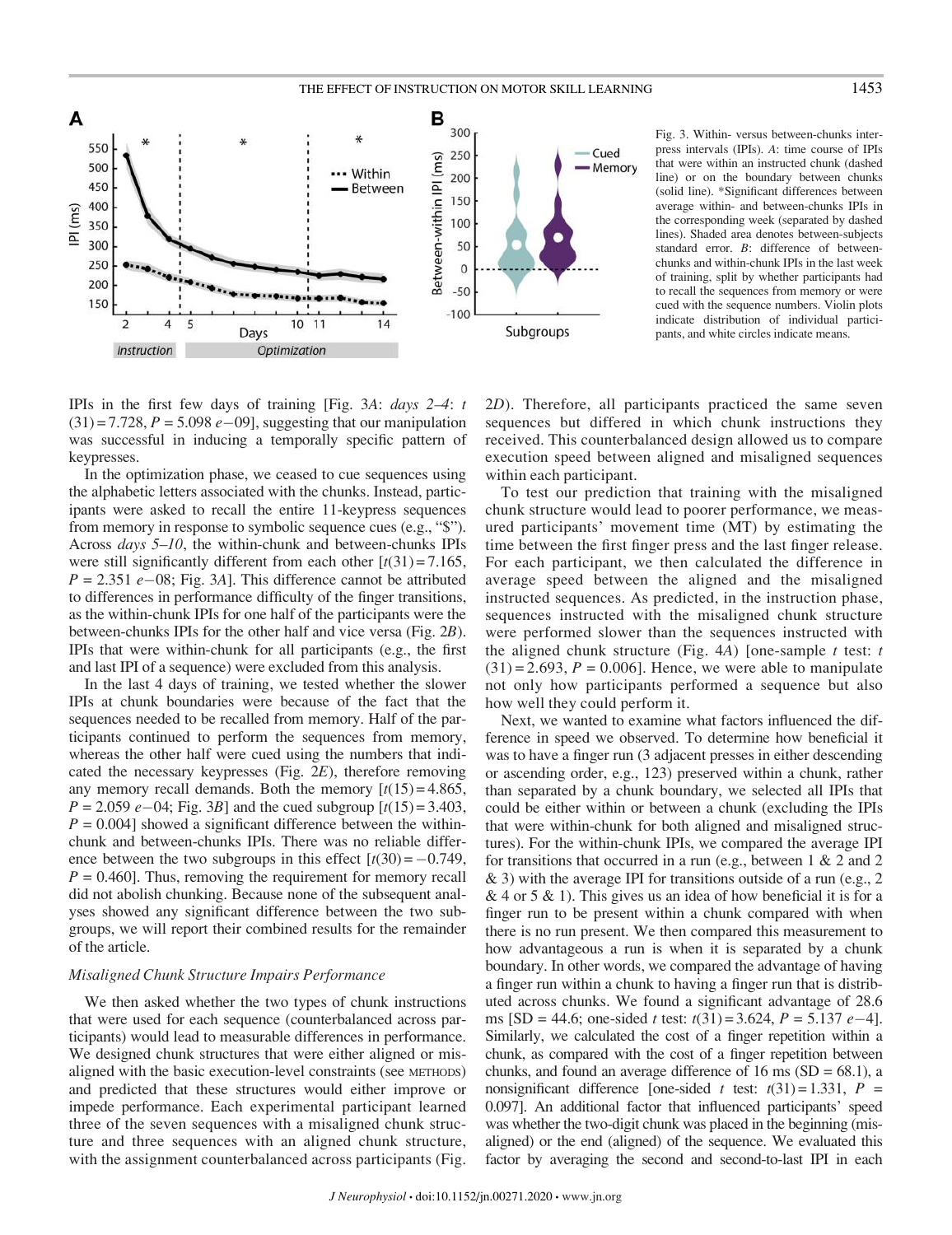

Fig. 4. Change in chunk structure and performance for aligned and misaligned instructed sequences. A: differences in movement time (MT) between sequences instructed with an aligned or misaligned chunk structure. \*Significant difference from 0 (no difference). B: within-chunk or between-chunks interpress intervals (IPIs) across training days for the sequences instructed with the aligned chunk structure. C: within-chunk or between-chunks IPIs across training days for the sequences instructed with the misaligned chunk structure. Error bars denote between-subjects standard error.

sequence, as one of them was within-chunk and one was betweenchunks for each sequence. This comparison showed a significant advantage of  $24.7 \text{ ms}$  (SD = 60.0) for the aligned chunk structure [one-sided t test:  $t(31) = 2.330$ ,  $P = 0.013$ ]. These results suggest that multiple factors led to an MT advantage for sequences that were instructed with an aligned versus misaligned chunk structure.

The difference in MT we found in the first week was maintained in the second week of training  $\left[ days\ 5-10: t(31)=2.313, \right]$  $P = 0.014$ . However, this speed difference was no longer statistically reliable in the last 4 days of training  $\left[ days\ 11-14: t \right]$  $(31) = 0.764$ ,  $P = 0.225$ . This suggests that participants ultimately were able to overcome the performance detriment that we imposed through the initial chunk instructions.

To determine whether receiving the aligned chunk instruction was more beneficial to performance than not receiving a chunk instruction at all, we tested an additional control group  $(N = 8)$ . This group did not have to explicitly learn chunks but rather trained on the entire sequences from the beginning (see METHODS for details). We compared the performance of this group with that of the experimental group for  $days$   $5-10$ , during which all groups had to perform the sequences from memory. During these days, the control group performed, on average, 63.5 ms [standard error  $(SE) = 223.2$  ms] slower than the experimental group on the aligned sequences, and nearly identical (0.5 ms slower,  $SE = 215.3$  ms) compared with the performance of the experimental group on the misaligned sequences. However, neither of these contrasts reached statistical significance [aligned vs. control:  $t(38) = -0.285$ ,  $P = 0.778$ ; misaligned vs. control: t  $(38) = -0.002$ ,  $P = 0.998$ ].

## Misaligned Chunk Structure Is Changed More Rapidly

To investigate how participants overcame the detrimental influence of the misaligned chunk structure, we separated the IPI analysis (Fig. 3A) by whether the intervals came from sequences that were instructed using an aligned or misaligned structure. The difference between within-chunk and betweenchunks IPIs for sequences instructed with the aligned chunk structure was stable over the entire training period (Fig. 4B). In contrast, for the misaligned structure, the difference between the within-chunk and between-chunks IPIs started to disappear late in learning (Fig. 4C). The three-way day  $\times$  within/

between  $\times$  aligned/misaligned interaction was significant [F  $(12,372) = 19,790, P = 1 e-16$ . Thus, participants diverged from the misaligned chunk structure while maintaining the aligned chunk structure.

To understand these changes in more detail, we investigated the entire pattern of IPIs produced by the participants for each sequence. In a first analysis, we correlated the participants' IPI pattern of each day to the pattern produced on *day* 2 (Fig. 5A, see METHODS for details). This analysis shows how far participants diverged from their initial chunking pattern with training. The comparison between the aligned and misaligned instructed sequences confirmed our previous observation that participants diverged more from the misaligned instruction [day  $\times$  instruction:  $F(11,330) = 4.348 = P = 4.352 e - 06$ ]. The analysis also demonstrates that the control group significantly diverged from their second-day IPI pattern with training [day:  $F(11,77) = 30.209$ ,  $P < 0.0001$ ].

Importantly, our data show that this drift was not because of participants becoming more variable in their performance. To investigate the stability of the temporal structure within each day, participant, and sequence, we correlated the average IPI patterns across the first half and second half of each day. To test for a systematic change of stability across training, we fitted a linear regression separately to each participant's correlation results and compared the resulting slope values to zero. We found that within-subject correlations increased over the course of training for the aligned instructed sequences  $[t(31) = 4.204,$  $P = 3.071 \, \text{e} - 05$ ] as well as for the control group  $[t(31) = 2.874,$  $P = 0.024$ ; Fig. 5B]. For the misaligned instructed sequences, the increase failed to reach significance  $[t(31) = 1.9744, P =$ 0.0573; Fig. 5B]. We also found that the chunking pattern for the misaligned instructed sequences was less stable than for the aligned instructed sequences  $[t(31) = 2.952, P = 0.006]$ . Overall, however, correlations were very high  $(r > 0.9)$ , showing that participants adopted a relatively stable temporal structure for each sequence.

Given that participants converged on a stable IPI pattern for each sequence, we asked whether this pattern was the same across participants, or whether individuals found idiosyncratic solutions. To explore this question, we again used the average IPI pattern for each half day, but now correlated these patterns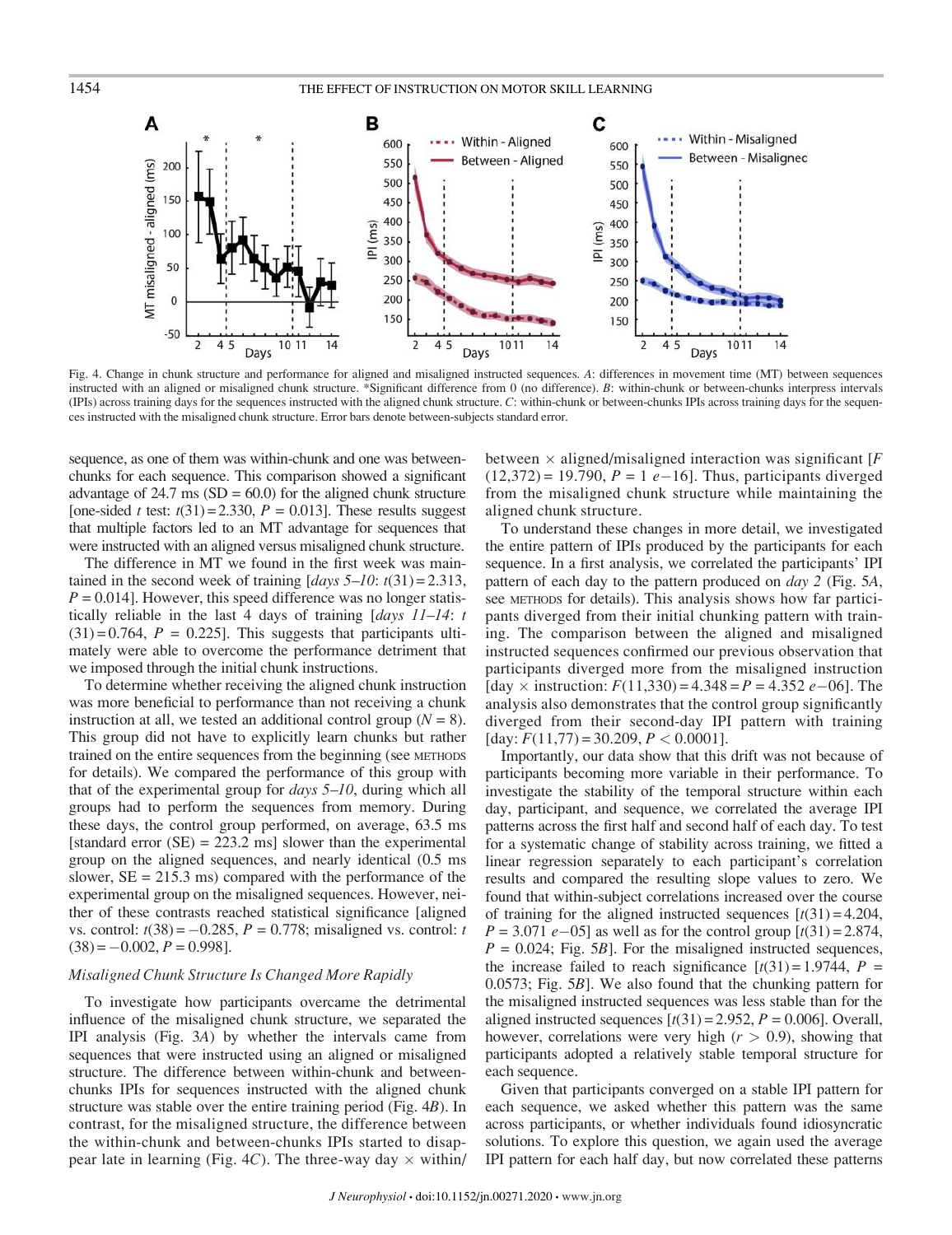

Fig. 5. Changes of interpress interval (IPI) pattern across training. A: within-subject correlation of IPI pattern of day 2 with the IPI pattern of each subsequent day, averaged across the first and second half of blocks. Correlation separated for misaligned and aligned instructed sequences and control group. B: within-subject IPI pattern per day between first and second half of data. C: between-subjects IPI pattern separated by instruction across days.

with those of any of the other participants. This approach enabled us to directly compare how similar two participants performed the same sequence in a session (between-subjects correlation) with how consistent a single participant performed that same sequence (within-subject correlation). For the experimental group, we found that the between-subjects correlation (Fig. 5C) was substantially lower than the within-subject correlation  $[t(31) = 19.664, P < 0.0001]$  at the end of training (*day 14*). This suggests that participants adopted chunk structures at the end of training that were stable but quite different across participants. This was especially true for the misaligned instructed sequences, which showed a lower between-subjects correlation than the aligned instructed sequences on the last day of training  $[t(31) = -8.211,$  $P = 2.834 e - 09$ ; Fig. 5B]. Similarly, the control group also shows much higher within-subject than between-subjects correlation of the IPI patterns  $[t(7) = -19.119, P = 2.666 e - 07]$ . Together, these results show that participants, independent of chunk instruction, changed their IPI patterns systematically over training, converging on idiosyncratic, but individually stable, temporal patterns of performance.

## DISCUSSION

In this study, we used chunking as a tool to investigate the role of instructions on skill learning. We influenced the structure of the initial declarative sequence representation by manipulating how participants memorized them (Park et al. 2004). Moreover, by experimentally imposing two different chunk structures on the same physical sequence, one that was beneficial and one that was detrimental to performance, we could make causal inferences about the effects of chunking on motor skill development. This is an important advance over previous observational studies (Ramkumar et al. 2016; Wright et al. 2010; Wymbs et al. 2012), which did not experimentally control how participants chose to chunk the sequences.

We report three main results. First, consistent with previous studies (de Kleine and Verwey 2009; Verwey and Dronkert 1996; Verwey et al. 2009, 2010), our data demonstrate that a stable chunking pattern can be induced through cognitive manipulations during the initial stages of sequence learning. Importantly, participants did not completely overcome this imposed chunk structure, and the chunking structure remained stable, even when the task changed from a memory-guided to a stimulus-guided task. Thus, the initial chunk instructions led to the formation of specific movement patterns.

Second, we were able to induce chunking patterns that differentially affect participants' performance. To do so, we designed two different ways of instructing the sequence, one aligned and the other misaligned with execution-level constraints that were identified using a separate participant population. Using this manipulation, we were able to induce a performance difference in the beginning of practice, which was still observed during the second week of practice but disappeared in the last week. Although these results clearly show that instructions can systematically impact performance, the comparison with participants who trained without explicit chunking instructions does not allow firm conclusions on whether this difference was caused by the aligned instruction facilitating performance, the misaligned instruction impeding performance, or both.

Finally, more detailed analyses of the interpress interval patterns showed that participants followed the beneficial chunk instructions throughout the entire training period but changed their chunking pattern for the misaligned instructed sequences. We also demonstrate that participants did not all converge on the same chunking pattern after abandoning the misaligned instructions but rather found an idiosyncratic chunking structure for each sequence. These solutions differed across participants but were relatively stable within each participant at the end of training. Similar observations were made for the control group. The stabilization of IPI patterns that we observed over the course of training can be compared with the development of an invariant temporal and spectral structure in birdsong, a process that has been termed "crystallization" (Brainard and Doupe 2002).

An alternative interpretation of the data is that with training, participants' temporal interpress interval patterns are primarily driven by execution-level constraints of the sequences rather than by chunking. This would mean that chunking is abolished with training and the remaining regularities we observe are due to physical constraints (i.e., how fast can each finger transition be executed). Some aspects of our findings, however, speak against this possibility. Execution-level constraints have a relatively high  $(r=0.689)$  intersubject correlation (see *Baseline* Study for Measuring Execution-Level Constraints), and we would have expected a similarly high correlation for the IPI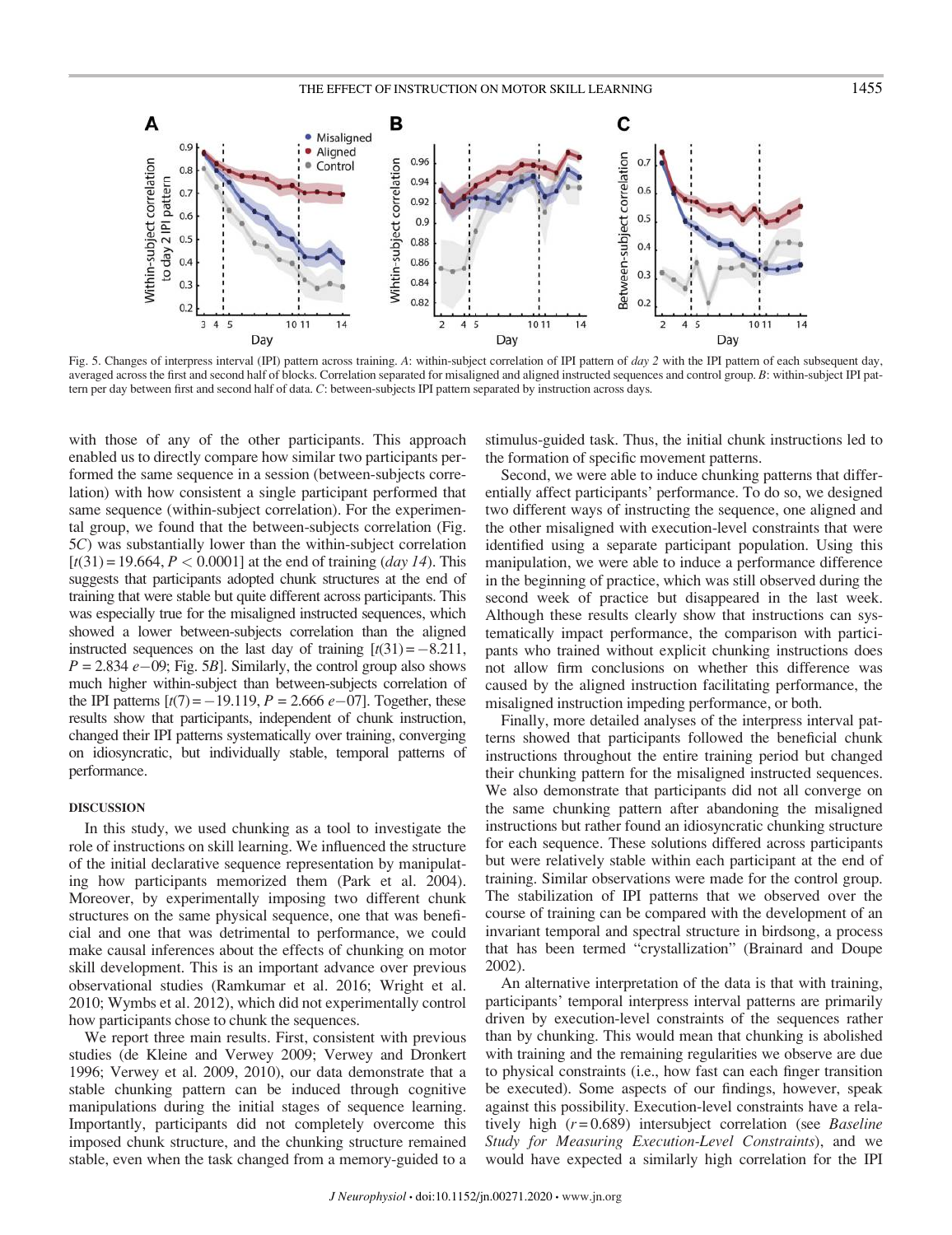patterns. Our finding that the between-subjects IPI correlation is substantially lower and also differed across chunk instructions therefore speaks against this possibility. This line of reasoning would also suggest that participants who did not receive any explicit chunk instructions (the control group) developed stable chunking patterns with training, supporting claims by previous studies (Ramkumar et al. 2016; Wright et al. 2010; Wymbs et al. 2012).

The characteristics of the stable motor patterns we observed make them similar to "habits." Habits are defined as a highly entrenched behavioral pattern that resists change through retraining (Ashby et al. 2003; Dezfouli and Balleine 2012; Dolan and Dayan 2013; Graybiel 2008; Graybiel and Grafton 2015; Hardwick et al. 2019; Helie et al. 2010; Jager 2003; Robbins and Costa 2017; Seger and Spiering 2011; Smith and Graybiel 2013a), even if they have become maladaptive. Most articles on habits (Jog et al. 1999; Robbins and Costa 2017; Smith and Graybiel 2014, 2016; Wickens et al. 2007) have focused on habits in the context of action selection, i.e., choosing what action to perform. In contrast, our experiment addresses the question of habits in motor performance, i.e., habits that influence how to perform a chosen action. For example, a tennis player could be influenced by a habitual pattern in action selection, whereby she always chooses a forehand over a backhand to return a serve. At the same time, she could be influenced by a motor habit, whereby she executes the forehand without rotating her hips. In support of this idea, we showed that we could induce a stable performance pattern that can be observed even after weeks of training, that these performance patterns crystallized over the [A](https://journals.physiology.org/action/showLinks?pmid=23515430&crossref=10.3389%2Ffnhum.2013.00082&isi=000316254700001&citationId=p_1)brahamse EL, Ruitenberg MFL, de Kleine E, Verwey WB. Control of autocourse of training, and that changes in task demands did not lead to behavioral modifications. Therefore, we believe that studying chunking can provide valuable insights into the neural systems underlying motor habits. Indeed, it has recently been suggested that chunking plays an integral role in the formation and expression of habits (Dezfouli et al. 2014; Graybiel 2008) and is neurally represented in the dorsal lateral striatum as action "start and stop signals" (Barnes et al. 2005; Graybiel 1998; Jin et al. 2014; Smith and Graybiel 2013a, 2014).

The establishment of a paradigm that allows us to not only cognitively influence participant movement patterns but also influence their behavioral impact on performance will enable us to explore ways to encourage learners to change their current **[D](https://journals.physiology.org/action/showLinks?pmid=25746123&crossref=10.1016%2Fj.tics.2015.02.003&isi=000352674600010&citationId=p_8)iedrichsen J, Kornysheva K.** Motor skill learning between selection and exemovement pattern, especially if it is disadvantageous. Although changing the task from a memory-based to a stimulus-based task was ultimately not successful, there are many other techniques that could be used. In many disciplines, teachers have developed ways to help students overcome habits. For instance, the Hanon piano exercise helps students play difficult passages of a musical piece by breaking up learned phrases into new chunks to explore different rhythms. Playing a passage slower than intended has also been suggested to break habits (Chang 2016). These techniques suggest that changes in context can be helpful in breaking motor habits after they have formed.

In conclusion, we were able to use a sequence chunking paradigm to impose specific movement patterns on participants' sight to impose openie incoefficing patterns on participants [S0140525X98001769](https://doi.org/10.1017/S0140525X98001769).<br>
Behavior that were stable across 3 wk of training. Furthermore, Exercise RM Forrence by aligning the imposed chunking patterns with beneficial or detrimental finger transitions, we were able to impact participants'

performance speed. Interestingly, although participants maintained the beneficial chunking pattern throughout the entire training period, they were able to abandon the detrimental pattern to overcome the imposed performance detriment.

## ACKNOWLEDGMENT

We thank Aaron L. Wong for helpful comments on earlier versions of this manuscript.

Preprint is available at<https://doi.org/10.1101/338749>.

### GRANTS

This work is supported by a James S. McDonnell Foundation Scholar award, a Natural Sciences and Engineering Council of Canada (NSERC) Discovery Grant (RGPIN-2016-04890) and the Canada First Research Excellence Fund (BrainsCAN) (to J. Diedrichsen), a NSERC Discovery Grant (RGPIN 238338), and a Canadian Institutes of Health Research Grant (PJT-153447) (to P. L. Gribble).

#### DISCLOSURES

No conflicts of interest, financial or otherwise, are declared by the authors.

### AUTHOR CONTRIBUTIONS

N.J.P., A.Y., and J.D. conceived and designed research; N.J.P. performed experiments; N.J.P., and J.D. analyzed data; N.J.P., P.L.G., and J.D. interpreted results of experiments; N.J.P. prepared figures; N.J.P. drafted manuscript; N.J.P., P.L.G., and J.D. edited and revised manuscript; N.J.P., A.Y., P.L.G., and J.D. approved final version of manuscript.

#### **REFERENCES**

- mated behavior: insights from the discrete sequence production task. Front Hum Neurosci 7: 82, 2013. doi:[10.3389/fnhum.2013.00082.](https://doi.org/10.3389/fnhum.2013.00082)
- [A](https://journals.physiology.org/action/showLinks?pmid=14704026&crossref=10.3758%2FBF03196132&isi=000187078400012&citationId=p_2)shby FG, Ell SW, Waldron EM. Procedural learning in perceptual categorization. Mem Cognit 31: 1114–1125, 2003. doi[:10.3758/BF03196132.](https://doi.org/10.3758/BF03196132)
- [B](https://journals.physiology.org/action/showLinks?pmid=16237445&crossref=10.1038%2Fnature04053&isi=000232660500045&citationId=p_3)arnes TD, Kubota Y, Hu D, Jin DZ, Graybiel AM. Activity of striatal neurons reflects dynamic encoding and recoding of procedural memories. Nature 437: 1158–1161, 2005. doi:[10.1038/nature04053](https://doi.org/10.1038/nature04053).
- [B](https://journals.physiology.org/action/showLinks?pmid=12015616&crossref=10.1038%2F417351a&isi=000175592100060&citationId=p_4)rainard MS, Doupe AJ. What songbirds teach us about learning. Nature 417: 351–358, 2002. doi[:10.1038/417351a.](https://doi.org/10.1038/417351a)
- Chang CC. Fundamentals of Piano Practice (3rd ed.). Tampa, FL: CreateSpace Independent Publishing Platform, 2016.
- [D](https://journals.physiology.org/action/showLinks?pmid=22487034&crossref=10.1111%2Fj.1460-9568.2012.08050.x&isi=000302360500006&citationId=p_6)ezfouli A, Balleine BW. Habits, action sequences and reinforcement learning. Eur J Neurosci 35: 1036–1051, 2012. doi:[10.1111/j.1460-9568.2012.08050.x](https://doi.org/10.1111/j.1460-9568.2012.08050.x).
- [D](https://journals.physiology.org/action/showLinks?pmid=25267824&crossref=10.1098%2Frstb.2013.0482&isi=000342882400012&citationId=p_7)ezfouli A, Lingawi NW, Balleine BW. Habits as action sequences: hierarchical action control and changes in outcome value. Philos Trans R Soc Lond B Biol Sci 369: 20130482, 2014. doi[:10.1098/rstb.2013.0482.](https://doi.org/10.1098/rstb.2013.0482)
- cution. Trends Cogn Sci 19: 227–233, 2015. doi[:10.1016/j.tics.2015.02.003](https://doi.org/10.1016/j.tics.2015.02.003).
- our deliberate attempt at modifying participants' behavior by **[D](https://journals.physiology.org/action/showLinks?pmid=24139036&crossref=10.1016%2Fj.neuron.2013.09.007&isi=000326196400013&citationId=p_9)olan RJ**, Dayan P. Goals and habits in the brain. Neuron 80: 312–325, 2013. doi:[10.1016/j.neuron.2013.09.007](https://doi.org/10.1016/j.neuron.2013.09.007).
	- [G](https://journals.physiology.org/action/showLinks?pmid=9753592&crossref=10.1006%2Fnlme.1998.3843&isi=000076440800011&citationId=p_10)raybiel AM. The basal ganglia and chunking of action repertoires. Neurobiol Learn Mem 70: 119–136, 1998. doi[:10.1006/nlme.1998.3843](https://doi.org/10.1006/nlme.1998.3843).
	- [G](https://journals.physiology.org/action/showLinks?pmid=18558860&crossref=10.1146%2Fannurev.neuro.29.051605.112851&isi=000257992200016&citationId=p_11)raybiel AM. Habits, rituals, and the evaluative brain. Annu Rev Neurosci 31: 359–387, 2008. doi[:10.1146/annurev.neuro.29.051605.112851](https://doi.org/10.1146/annurev.neuro.29.051605.112851).
	- [G](https://journals.physiology.org/action/showLinks?pmid=26238359&crossref=10.1101%2Fcshperspect.a021691&isi=000362027800011&citationId=p_12)raybiel AM, Grafton ST. The striatum: where skills and habits meet. Cold Spring Harb Perspect Biol 7: a021691, 2015. doi:[10.1101/cshperspect.](https://doi.org/10.1101/cshperspect.a021691) [a021691.](https://doi.org/10.1101/cshperspect.a021691)
	- [G](https://journals.physiology.org/action/showLinks?pmid=14766511&crossref=10.1080%2F00222895.1991.9942040&isi=A1991HH06600008&citationId=p_13)reen TD, Flowers JH. Implicit versus explicit learning processes in a probabilistic, continuous fine-motor catching task. J Mot Behav 23: 293-300, 1991. doi:[10.1080/00222895.1991.9942040](https://doi.org/10.1080/00222895.1991.9942040).
	- [H](https://journals.physiology.org/action/showLinks?pmid=10191879&crossref=10.1017%2FS0140525X98001769&isi=000078400600040&citationId=p_14)alford GS, Wilson WH, Phillips S. Processing capacity defined by relational complexity: implications for comparative, developmental, and cognitive psychology. Behav Brain Sci 21: 803-831, 1998. doi:[10.1017/](https://doi.org/10.1017/S0140525X98001769)<br>S0140525X98001769.
	- [H](https://journals.physiology.org/action/showLinks?pmid=31570762&crossref=10.1038%2Fs41562-019-0725-0&isi=000502379800011&citationId=p_15)ardwick RM, Forrence AD, Krakauer JW, Haith AM. Time-dependent competition between goal-directed and habitual response preparation. Nat Hum Behav 3: 1252–1262, 2019. doi[:10.1038/s41562-019-0725-0.](https://doi.org/10.1038/s41562-019-0725-0)